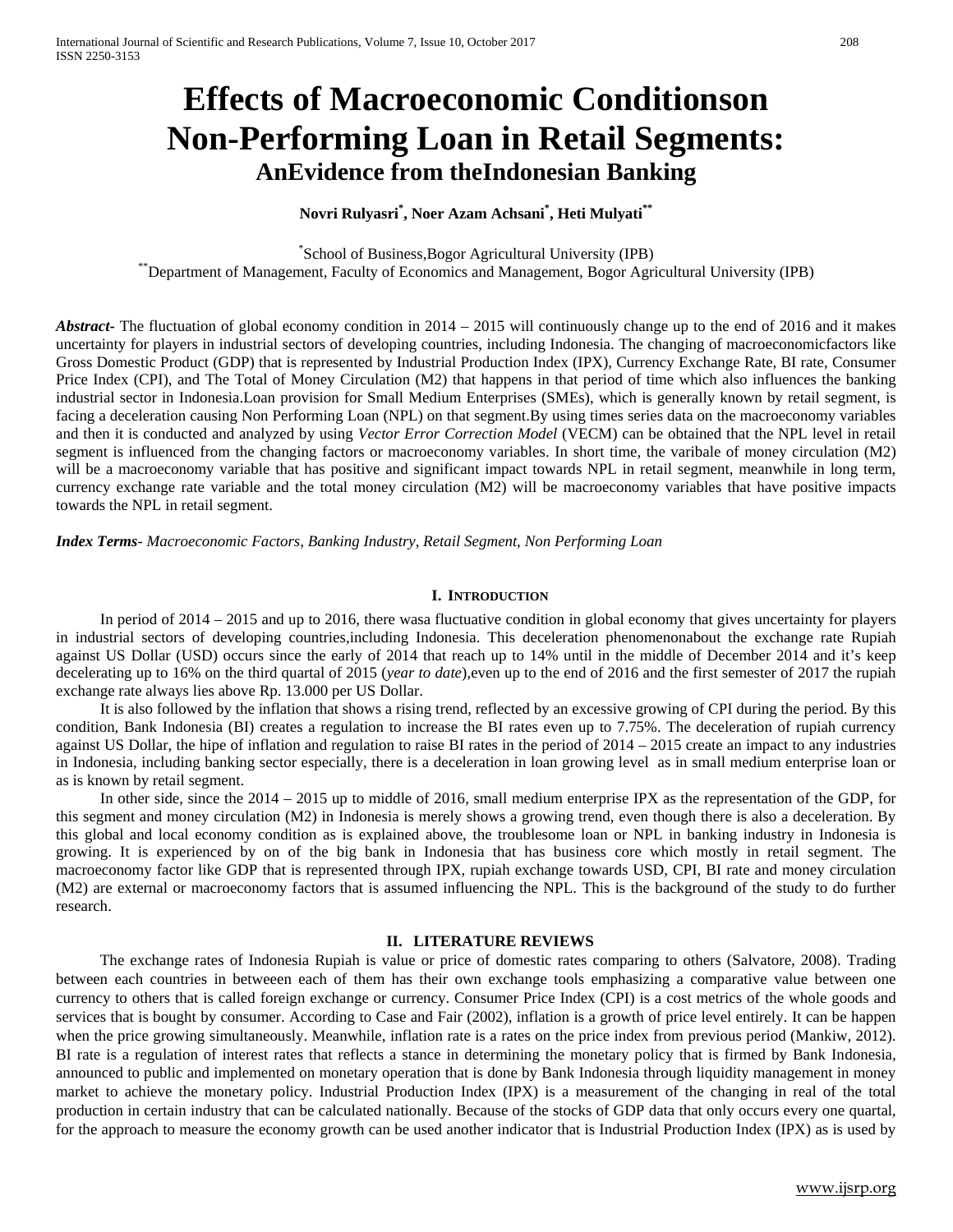Kasri and Kassim (2009). According Lipsey *et al.* (1993) total money circulation can be identified as a total stocks in the economy of a certain period. *Non Performing Loan* (NPL) is a financial term that shows a constraints in paying a loan / claim.

Many studies have been conducted on*Non Performing Loan* (NPL) and influence of macroeconomic factors in banking sector.For example, a study by Zaib (2014) stated that NPL is affected by the external macroeconomicfactors such as GDP,*growth rate*, *exchange rate*, *lending interest rate*, *inflation rate*, and *unemployment rate.* Makri *et al* (2014) and Warue (2013) also stated that there is a strong realtionship between NPL and macroeconomicvariables such as GDP, interest rates level, infltion, and exchange value.

## **III. DATA AND METHODOLOGY**

Data in this study consist of NPL of retail segment from2010 to 2016 at the bank.The variable used are macroeconomic variables in which IPX, exchange rates or Rupiah currency against US Dollar, CPI, BI rate, and total money circulation (M2). The choosing and data limitation and variable on this study is based on the data availability. The type of data that is used on this study is secondary data with time series type in a form of Industrial Production Index (IPX), Rupiah exchange against US Dollar, CPI, BI rate and total money circulation and also NPL data of Bank XYZ retail segment during the period 2010 up to 2016. Bank XYZ is one of big banks in Indonesia that showing the lowest loan growth in first quartal of 2016 and comparing to other bank in first quartal, it shows the biggest NPL ratio growth in retail segment comparing to other bank. Time series data as IPX is acquired from Statistic Department (BPS), rupiah exchange data against US Dollar, CPI, BI *rate* dan total money circulation (M2) is acquired from Bank Indonesia website http:/[/www.bi.go.id.](http://www.bi.go.id/) Meanwhile NPL data of retail segment is acquired from Bank XYZ. The software that is used in this study is *Microsoft Excel* 2010 to collect the data then after that to be conducted by using Eviews program. One of the research variable, which is IPX variable that consists of data series that is acquired quarterly so that to match with VECM modelity overally the variables are using monthly data, thus it is done an interpolation towards this quarterly data series by ussing CubicSpline. Then, data analysis technique that is used in this study is using Vector Auto Regression (VAR) method or Vector Error Correction Model (VECM).

The general VAR equation model that will be used to find the relationship between each macroecnomic variables in NPL retail segment level will follow the general model below :

$$
y_t = A_0 + A_1y_{t-1} + A_2y_{t-2} + \ldots + A_py_{t-p} + \epsilon_t \ldots \ldots \ldots \ldots \ldots \ldots \ldots 1)
$$

Description:

 $y_t$  = Vector from endogen variable sized ( $n \times 1$ ), that is NPL retail segment variable and macroeconomic variables (IPX, CPI, Exchange Rate, BI rate, and total sirculation money)

 $A_0$  = Intercept vector sized (*n* x 1)

A<sub>1</sub> = Coefticient matrix / parameter sized  $(n \times n)$  for each $i = 1, 2, \ldots, p$ 

 $\varepsilon_t$  = *Error vector sized* (*n* x 1)

Meanwhile, whenever using VECM model, the VECM general equation model inside this study is described below:

Δy t = <sup>μ</sup> 0x + <sup>μ</sup> 1x + Π<sup>x</sup> <sup>y</sup> t-1 + ΣГ *ix* Δy t-1 + <sup>ε</sup> t ............................ 2)

Description:

 $y_{t}$  $t =$  Vector from the endogen variable difference sized (n x 1), that is NPL retail segment variable and macroeconomic variables

- (IPX, Exchange Rate, CPI, BI rate, and total sirculation money/M2)
- $\mu_{0x}$ = Intercept vector from a model
- $\mu_{1x}$  $=$  Regression coefisien vector from a model
- $t = time trend$
- $\Pi$ <sub>x</sub> =  $\alpha$ <sub>x</sub> $\beta$ ' where $\beta$ ' include long-term co-integration equivalence
- $y_{t-1}$
- $y_{t-1}$  = variable*in level*<br>  $\Gamma_{ix}$  = Regression coef <sup>Γ</sup>*ix* = Regression coefficient matrix
- $k-1$  = VECM class from VAR

ε  $= error term$ 

# **IV. DISCUSSION AND RESULT**

*Non Performing Loans* (NPL) is one of the main performance ratios that is generally used by bank to measure their ability to cover failed risk (default) based on debtor loan refund. It can be said that NPL has a risk in loan. Due to it represents loan risk, the more NPL also represent, the lower loan risk that is guaranteed by bank. Analysis ability factors that are done by bank to give loan can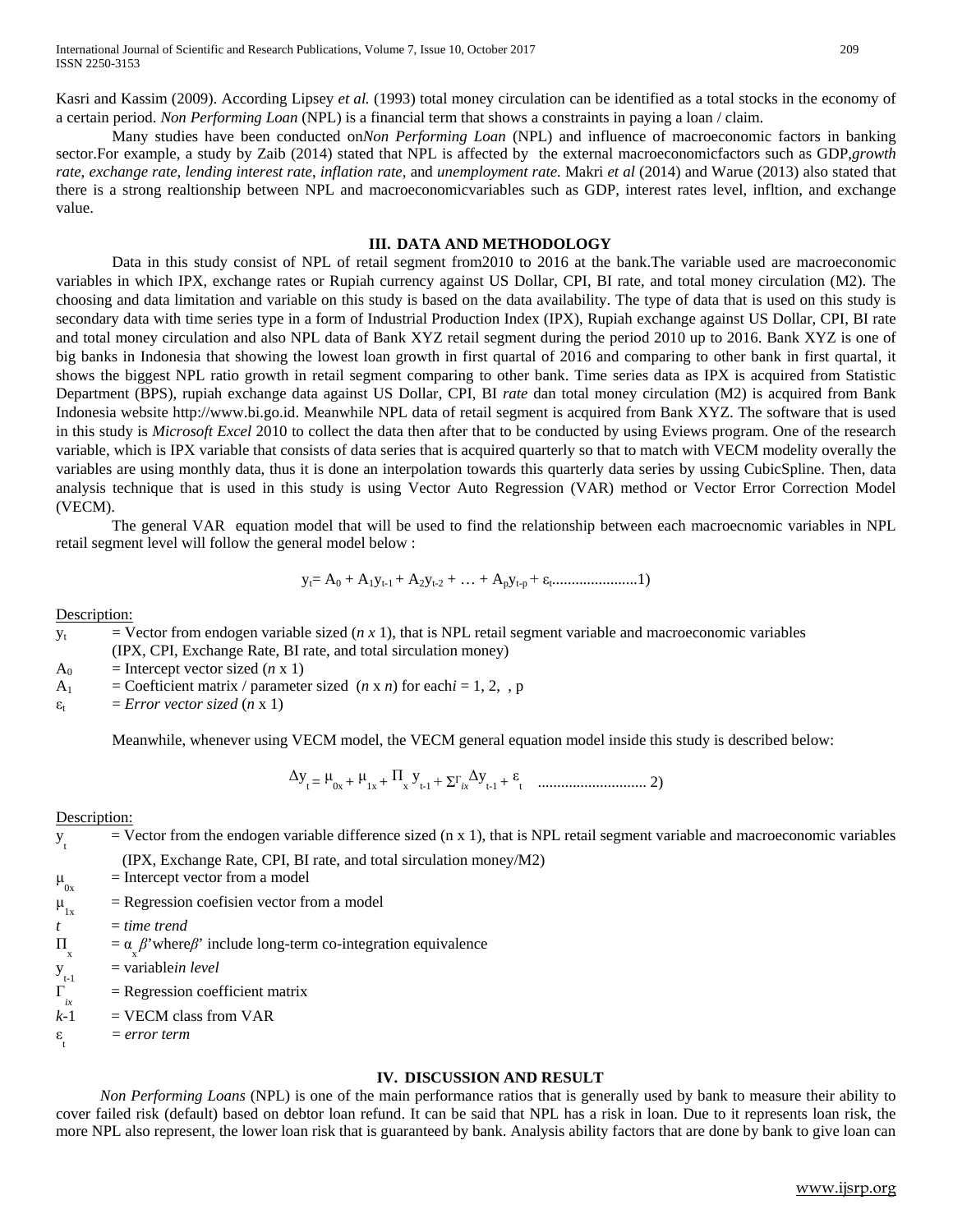determine the eligibility of their debtor to pay back the obligation (*first way out).* Then, after loan is given , the bank is obligated to do a monitoring to the debtor by keeping observing them the eligibility and discipline aspects in fulfilling the obligation in the given period of time. Besides strengthen in the first way out, bank should also do the analysis to the guarantees as a second way out for the loan given through a commitment agreement of the loan by legal. All of the banks in Indonesiahave responsibilities to keep maintaining the NPL below 5% (*bank wide*) so that it can't be categorized Bank Under Intensive Monitoring as legalied in Bank Indonesia Regulation. The mobility of payment performance of retail segment debtor is influenced by other internal factor if its debtor, also it is affected by external factors such as the condition of economy climate and also other economy instruments, thus by time series it faces NPL fluctuation date to date.

Then, in this section it will be explained that the result given based on the shortlist or VAR/VECM modelling procedurethat is done related to time series data conducting of all variable in this study :

### **Stationairity Test**

The main time series data analysis requirement on each data that is done is stationary. In stationairity test that is conducted as it's shown on table 1, all of the variable on this stationarystudy for the first difference so that the data analysis technique that is done in this study is using VECM methods.

| <b>Variable</b>        | Level        |        |                |              | <b>First Difference</b> |                   |  |
|------------------------|--------------|--------|----------------|--------------|-------------------------|-------------------|--|
|                        | t statistics | Prob   | <b>Desc</b>    | t statistics | <b>Prob</b>             | <b>Desc</b>       |  |
| <b>NPL</b>             | $-2.274487$  | 0.1828 | Not stationair | $-3.485210$  | 0.0110                  | <b>Stationary</b> |  |
| <b>LNEXCHANGE RATE</b> | $-2.498630$  | 0.3282 | Not stationair | $-9.262572$  | 0.0000                  | <b>Stationary</b> |  |
| IPX                    | 1.011866     | 0.9964 | Not stationair | $-3.317838$  | 0.0173                  | <b>Stationary</b> |  |
| CPI                    | $-1.963033$  | 0.6122 | Not stationair | $-8.225197$  | 0.0000                  | <b>Stationary</b> |  |
| <b>BIRATE</b>          | $-1.428810$  | 0.5643 | Not stationair | $-6.239812$  | 0.0000                  | <b>Stationary</b> |  |
| LNM <sub>2</sub>       | $-1.969515$  | 0.6090 | Not stationair | $-11.22955$  | 0.0001                  | <b>Stationary</b> |  |

## **Optimal Lag Test**

After the data is selected by using VECM method, then it is done by using optimal lag. The selection of optimal lag in this model by using minimum lag recommendation value based on 5 optimal lag examination that lies in Eviews application,such as LR *test statistics* (LR), *Final Prediction Error* (FPE), *Akaike Information Criterion* (AIC), *Schwarz Information Criterion* (SIC), dan *Hannan-Quinn Information* (HQ). Based on the lag optimal test table on table 2 below, it can be known that optimal lag test can be tried until get the highest lag, which is up to 7-lag (AIC). It indicates that on that lag there are no autocorrelation problem.

| Lag      | LogL        | LR        | <b>FPE</b>  | AIC.         | SC.          | HO           |
|----------|-------------|-----------|-------------|--------------|--------------|--------------|
| $\Omega$ | $-342.7799$ | <b>NA</b> | 0.000346    | 9.059218     | 9.241852     | 9.132270     |
|          | 213.2435    | 1010.952  | $4.73e-10$  | -4.447882    | $-3.169443$  | $-3.936517$  |
| 2        | 299.7838    | 143.8593  | $1.29e-10$  | $-5.760619$  | $-3.386374*$ | $-4.810942$  |
| 3        | 362.8127    | 94.95261  | $6.69e-11$  | $-6.462668$  | $-2.992618$  | $-5.074678$  |
| 4        | 436.3857    | 99.37126  | $2.74e-11$  | $-7.438588$  | $-2.872734$  | $-5.612287$  |
| 5        | 489.8266    | 63.85155  | $2.01e-11$  | $-7.891601$  | $-2.229941$  | $-5.626987$  |
| 6        | 529.9744    | 41.71192  | $2.27e-11$  | -7.999334    | $-1.241869$  | $-5.296407$  |
| 7        | 622.6069    | 81.80537* | $7.38e-12*$ | $-9.470309*$ | $-1.617039$  | $-6.329070*$ |

Table 2. Optimum Lag Test

However, based on the test that is done several times and to get best model especially when the variables are impulsed and to get the stability for a long term, the best model can be obtained at lag 2.

## **VAR Stability Test**

According to the VAR stability test (Table 3), it can be guessed that VECM model that is used to analyse IRF and FEVD is stable. VECM stability requirement model should have modulus value between 0 and 1.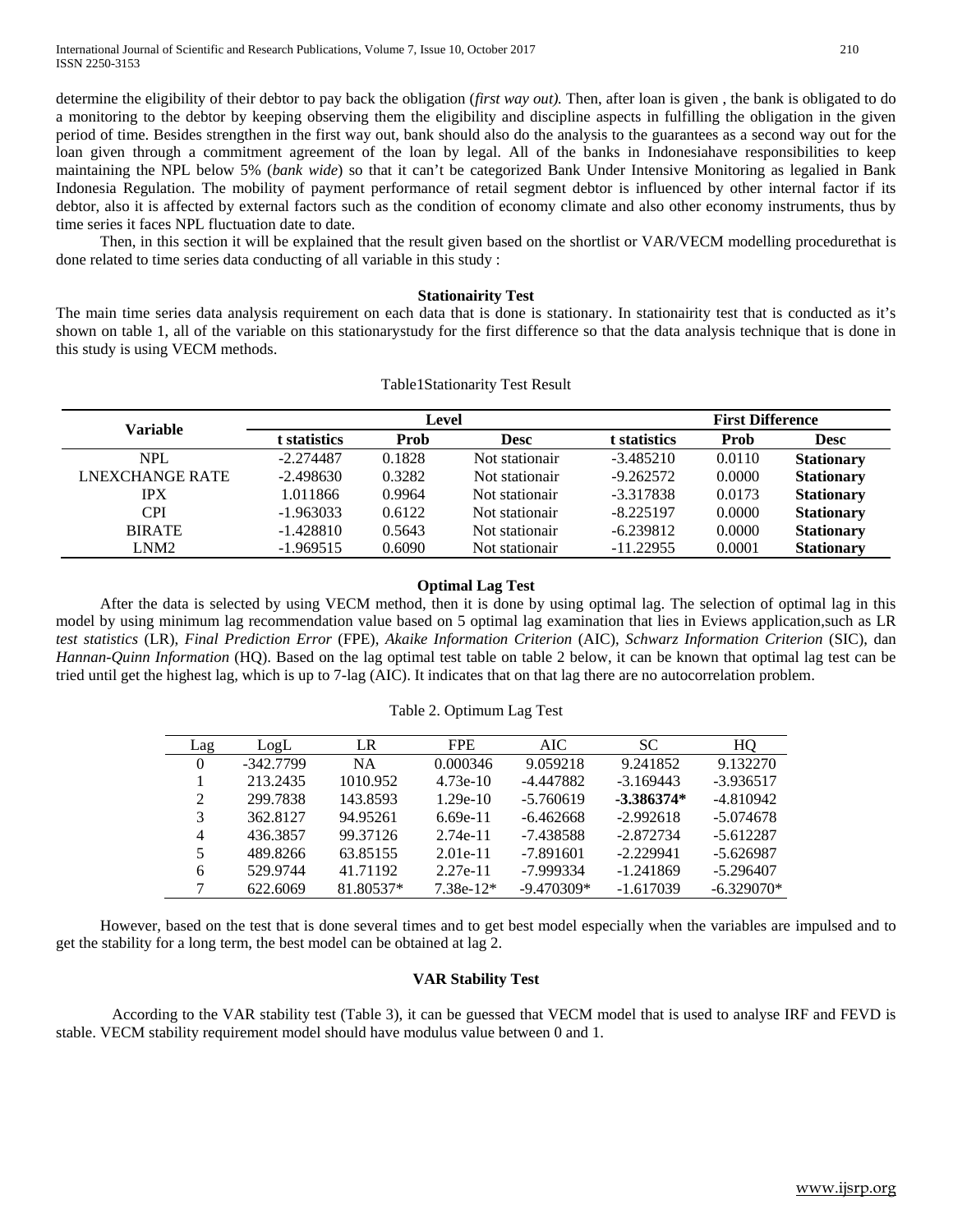| Root                     | Modulus  |
|--------------------------|----------|
|                          |          |
| $0.953095 - 0.017012i$   | 0.953247 |
| $0.953095 + 0.017012i$   | 0.953247 |
| 0.734984 - 0.502581i     | 0.890387 |
| $0.734984 + 0.502581$ i  | 0.890387 |
| 0.781630                 | 0.781630 |
| $0.375551 - 0.298606$ i  | 0.479795 |
| $0.375551 + 0.298606$ i  | 0.479795 |
| 0.382655                 | 0.382655 |
| -0.251020 - 0.082682i    | 0.264286 |
| $-0.251020 + 0.082682$ i | 0.264286 |
| 0.059563                 | 0.059563 |

| Table3VAR Stability Test |  |  |
|--------------------------|--|--|
|--------------------------|--|--|

### **Cointegration Test**

Based on cointegration test, the estimation result gives an overview that on each models they have more than one cointegration on a real level of 5. The total rank information as shown in Table 4 used as an error correction model (ECM), that will be included on the VAR model become VECM.

| Hypothesized   |            | Trace            | 0.05                  |           |
|----------------|------------|------------------|-----------------------|-----------|
| No. of $CE(s)$ | Eigenvalue | <b>Statistic</b> | <b>Critical Value</b> | $Prob.**$ |
| None $*$       | 0.656823   | 214.9448         | 150.5585              | 0.0000    |
| At most $1 *$  | 0.373524   | 127.2452         | 117.7082              | 0.0108    |
| At most $2 *$  | 0.309964   | 88.89832         | 88.80380              | 0.0492    |
| At most 3      | 0.259753   | 58.47533         | 63.87610              | 0.1309    |
| At most 4      | 0.181866   | 33.81208         | 42.91525              | 0.2972    |
| At most 5      | 0.107927   | 17.35231         | 25.87211              | 0.3891    |
| At most 6      | 0.092813   | 7.987357         | 12.51798              | 0.2527    |

#### Table4Cointegration Test Results

### **Granger Causailty Test**

Granger causality test that is done in this study is to determine the relationship between one variable to another variable. All of the variables can be considered as dependent or independent factors. In other words, all of the variables has a chance to influence or to be influenced by other variable. It is served with Granger causality test from each models.

# Table5Granger Causality Test Results

|                        | <b>NPL</b> | <b>LNEXCHANGE</b><br><b>RATE</b> | <b>IPX</b>        | <b>CPI</b>        | <b>BIRATE</b> | LNM <sub>2</sub> |
|------------------------|------------|----------------------------------|-------------------|-------------------|---------------|------------------|
| <b>NPL</b>             |            |                                  |                   |                   |               |                  |
| <b>LNEXCHANGE RATE</b> |            |                                  | $\leftrightarrow$ |                   |               |                  |
| <b>IPX</b>             |            |                                  |                   | $\leftrightarrow$ |               |                  |
| CPI                    |            |                                  |                   |                   |               |                  |
| <b>BIRATE</b>          |            |                                  |                   |                   |               |                  |
| LNM <sub>2</sub>       |            | $\leftrightarrow$                |                   |                   |               |                  |

Based on the causality test (Table 5), between IPX and EXCHANGE RATE variable has two-way relationship, so that the IPX and CPI variable, and M2 with EXCHANGE RATE variable. Meanwhile the NPL variable has one-way relationship with BI rate variable, the result on table 5 shows a one-way relationship between CPI against EXCHANGE RATE, BI rate against EXCHANGE RATE, BI rate against CPI, M2 against IPX and M2 against CPI.

## **VECM Model Results**

.

VECM estimation that is done to see the long term and short term analysis. Good VECM results for long term or short term can be seen on Table 6 :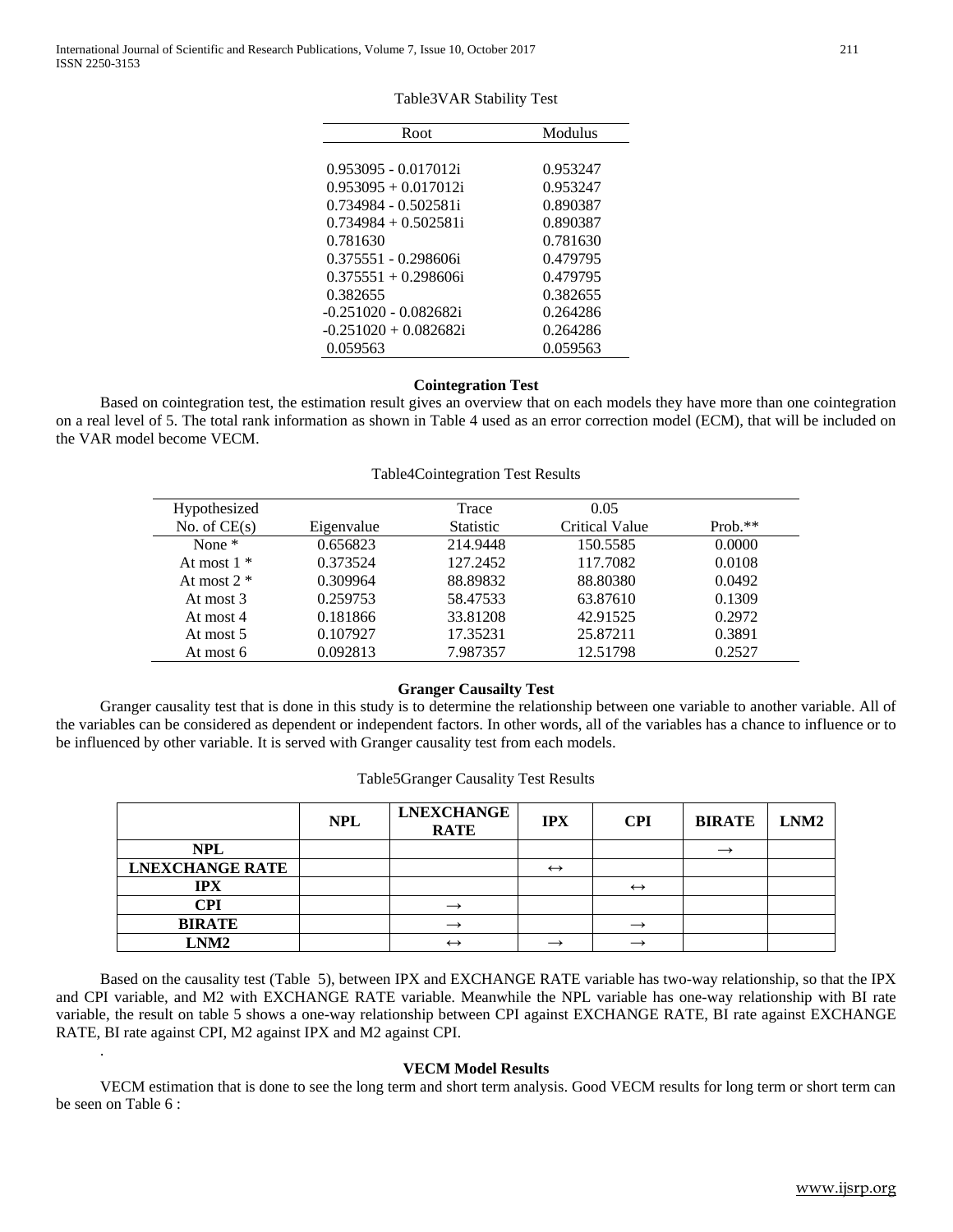| <b>Short Term</b>                                    |                  |              |  |  |
|------------------------------------------------------|------------------|--------------|--|--|
| Variable                                             | Coef             | t            |  |  |
| CointEq1                                             | $-0.038809**$    | $[-2.49175]$ |  |  |
| $D(NPL(-1))$                                         | $-0.184907$      | $[-1.36775]$ |  |  |
| $D(NPL(-2))$                                         | $-0.164394$      | $[-1.26398]$ |  |  |
| $D(BIRATE(-1))$                                      | $-0.436302$      | $[-1.16628]$ |  |  |
| $D(BIRATE(-2))$                                      | $-0.089034$      | $[-0.22748]$ |  |  |
| D(EXCHANGE RATE(-1))                                 | $-2.919429$      | $[-0.90085]$ |  |  |
| D(EXCHANGE RATE(-2))                                 | 3.876883         | [1.15569]    |  |  |
| $D(M2(-1))$                                          | 11.863759*       | [1.68476]    |  |  |
| $D(M2(-2))$                                          | 12.807019*       | [1.91388]    |  |  |
| $D(CPI(-1))$                                         | 0.082428         | [0.66542]    |  |  |
| $D(CPI(-2))$                                         | 0.110219         | [0.89086]    |  |  |
| $D(IPX(-1))$                                         | 0.004503         | [0.05092]    |  |  |
| $D(IPX(-2))$                                         | $-0.036926$      | $[-0.42147]$ |  |  |
| Long Term                                            |                  |              |  |  |
| $IPX(-1)$                                            | $-0.00145452**$  | [2.30546]    |  |  |
| <b>EXCHANGE RATE(-1)</b>                             | 0.5609662439**   | [2.88384]    |  |  |
| $BIRATE(-1)$                                         | 0.006837253      | [0.49202]    |  |  |
| $CPI(-1)$                                            | $-0.014123069**$ | [2.09679]    |  |  |
| $M2(-1)$                                             | 0.3673964989**   | [2.17927]    |  |  |
| $\mathsf{C}$                                         | $-6.2010689$     |              |  |  |
| R-squared                                            | 0.306992         |              |  |  |
| Adj. R-squared                                       | 0.172528         |              |  |  |
| F-statistic                                          | 2.283075         |              |  |  |
| *shows a significant variable on 10% level.<br>Note: |                  |              |  |  |

#### Table6VECM Estimation Result

\*\*shows a significant variable on 5% level.

From table 6 it can be known from the VECM estimation result for short term and long term as in below :

# **a. Long Term**

- IPX has negative and significant influence against NPL growth on retail segment during research period as 0.00145452. It means, once IPX is growing 1%, then NPL of retail segment will fall to 0.00145452%. The finding is similar with the study conducted by Akinlo and Emmanuel (2014). They stated that the economy growth represented by GDP gives a negative impact to NPL in the long run. Messai and Jounini (2013) also stated that GDP and ROA have negative impact towards NPL, meanwhile the unemployeement and interest rates give positive impact. The deceleration of economy represented by GDP and in detail is represented through IPX from each industry is a main cause for the hipe of NPL inspite of other factors like unemployement and. Skarica (2014) stated that the main cause of the hipe of NPL is there is an economy deceleration that can be seen from the CPIlevel, unemployement and CPI. If the production output that is located on a country falling, it indicates there is a depression on business performance. It effects against financial performance of a debtor so it will increase the payment fail ratio that leads problematic loans.
- EXCHANGE RATE has positively significant against the growth of NPL of retail segment during a period of conductivity is 0.5609662439. It means, once EXCHANGE RATE is increasing by 1%, then the NPL of retail segment will be increasing up to 0.5609662439%. It is aligned with Akinlo and Emmanuel (2014) which stated that the currency exchange has a positive impact to NPL. The currency exchange between USD/IDR that is depressed will be followed by the increasing of NPL, that is caused by value exchange in which it represent relative price only in domestic by with that is situated on foreign countries. When the value exchange is depressed, then the goods and service import will push the business income through each players in which in this circle process is flowing through import mechanism. It can be depicted to explain the condition in which the exchange value is relatively influencing against loan provision in a foreign exchange. When the exchange rate depreciates, the principal amount of the loan in the rupiah denomination will increase and the interest expense to be paid by the debtor will also increase. It may burden the debtor's performance and may cause the debtor to default and potentially lead to problem loans. According to Kaminsky and Reinhart (1999), the unexpected depreciation of the domestic currency exchange rate threatens bank profitability and NPL performance.Another thing that can also explain this condition is the influence of the exchange rate is relatively influential on the provision of credit in foreign currency. When the exchange rate depreciates, the principal amount of the loan in the rupiah denomination will increase and the interest expense to be paid by the debtor will also increase. It may burden the debtor's performance and may cause the debtor to default and potentially lead to problem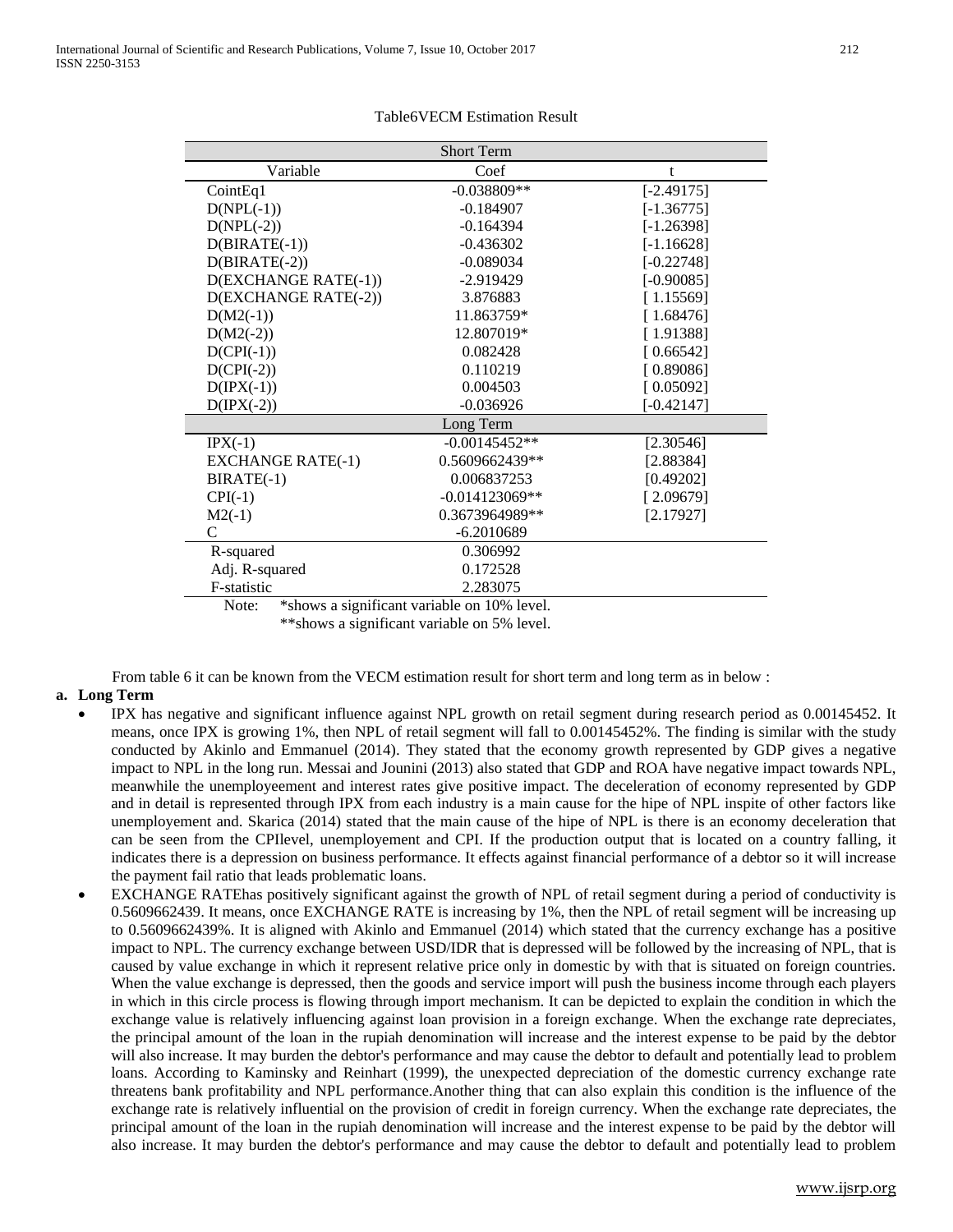loans. According to Kaminsky and Reinhart (1999), the unexpected depreciation of the domestic currency exchange rate threatens bank profitability and NPL performance.

- The BIRATE variable has a positive and insignificant effect on the NPL of the retail segment (0.006837253). It means when BIRATE increases by 1%, then the NPL of retail segment will increase by 0.006837253%. The increased interest rate will be accompanied by an increase in NPL. This condition is caused by the increase in the interest rate (BI Rate) will be responded by raising lending rates. This will have an impact on debtors who have to pay a larger credit interest burden. The increase in interest expense payable by the debtor will increase the likelihood of the debtor failing to pay. This is supported by previous research from Ekanayake and Azeez (2016) which states that interest rates have a positive effect on NPLs. According to Ahmad et al. (2008) and Giesecke et al. (2014), in long-term perspective, deteriorating corporate condition or corporate failures are positively and significantly influenced by changes in macroeconomic factors, such as interest rates. Specifically, it may affect the individual performance of the debtor and subsequently the deteriorating performance of the debtor will have an impact on the NPL rate increase.
- The CPI variable has a negative and significant influence on the NPL of the retail segment during the research period of 0.014123069. Which means, when the CPI increased by 1%, then the NPL of retail segment will decrease by 0.014123069%. This is in line with the results of research from Ekanayake and Azeez (2016) which states that the CPI negatively affect the NPL. Touny and Shehab (2016) also concluded that CPI rates and improved macroeconomic and financial conditions had a negative impact on NPL levels. There is even a research from Owusu-Antwi et al. (2016) stating that CPI has no effect on banking performance including NPL.
- Variable Amount of Money Supply (M2) has a positive and significant influence on NPL of retail segment during the research period of 0.3673964989. Which means, when M2 increases by 1%, then the NPL of retail segment will increase by 0.3673964989%. This is in accordance with research from Rashid (2014) which states that the money supply has a positive and significant effect on the NPL. The greater the amount of money in circulation (M2), will indicate the higher public purchasing power that can increase the level of public consumption and in the long run can encourage high CPI levels and ultimately can affect the business world. This condition will affect the debtor's performance in the long run. The increase of M2 in that period can cause the price increase of goods which further causes the increase of operational expense and the decrease of demand from the consumer so that it can affect the financial performance of the business actors, which in the end may impact on ability to pay the debtor in fulfilling its obligation to the bank. The greater the money supply (M2), indicating the higher purchasing power of the public that can increase the level of consumption of the people and in the long run can increase inflation (Ihsan and Anjum, 2013).

## **b. Short-Term**

In the short term, only one variable of the macroeconomics conditions affects to NPL of the bank. The M2 variable has a positive and significant effecton the NPL of the retail segment are only M2 variables. Other macroeconomic variables which also have a positive but not significant influence are the EXCHANGE RATE and CPI variables, while the BIRATE and IPX variables have a negative and insignificant effect on the NL retail segment. This is in accordance with research from Rashid (2014) which states that money supply has a positive and significant effect on NPL and Akinlo and Emmanuel (2014) stating that in the short term, credit to the private sector, exchange rate is one of the determinant factors of NPL. There is an error correction of 0.038809 which has a statistically significant impact. Which means It means that the error is corrected by 0.038809% every month to go to long-term balance.

From the explanation of the VECM model estimation result in the long-term and short-term above, it should also be considered that there are other factors outside macroeconomic factors which can also affect the NPL, including NPL of retail segment, that is internal factor of each bank as perpetrators of the banking sector as well as factors of the debtor itself. Internal factors of the bank include weaknesses in the process of credit analysis conducted by the Bank. This is in accordance with research from Richard (2011) which concludes that a weak credit analysis becomes an NPL factor. In addition, the size of the bank and the size of the loan provided also affected the NPL, according to research from Yang Li (2003) which stated that the size of the bank loan and the size of the bank correlated positively to the NPL ratio. Malik et al. (2016) also states that the internal causes of bank size (total assets) have a positive and significant influence on bank performance, among others, ROE, ROA and NPL. Furthermore, other factors that may also affect the NPL are the factors of the debtor itself, namely the business experience and business diversification by the debtor (Damayanti, 2016).

## *Impulse Respon Function***(IRF) Analysis**

*Impulse Respon Function* (IRF) is shown in Figure 1. It shows how the NPL variable of retail segment respons a shock of macroeconomy varibale such as IPX, EXCHANGE RATE, BIRATE, CPI, and M2 during 100 period forward: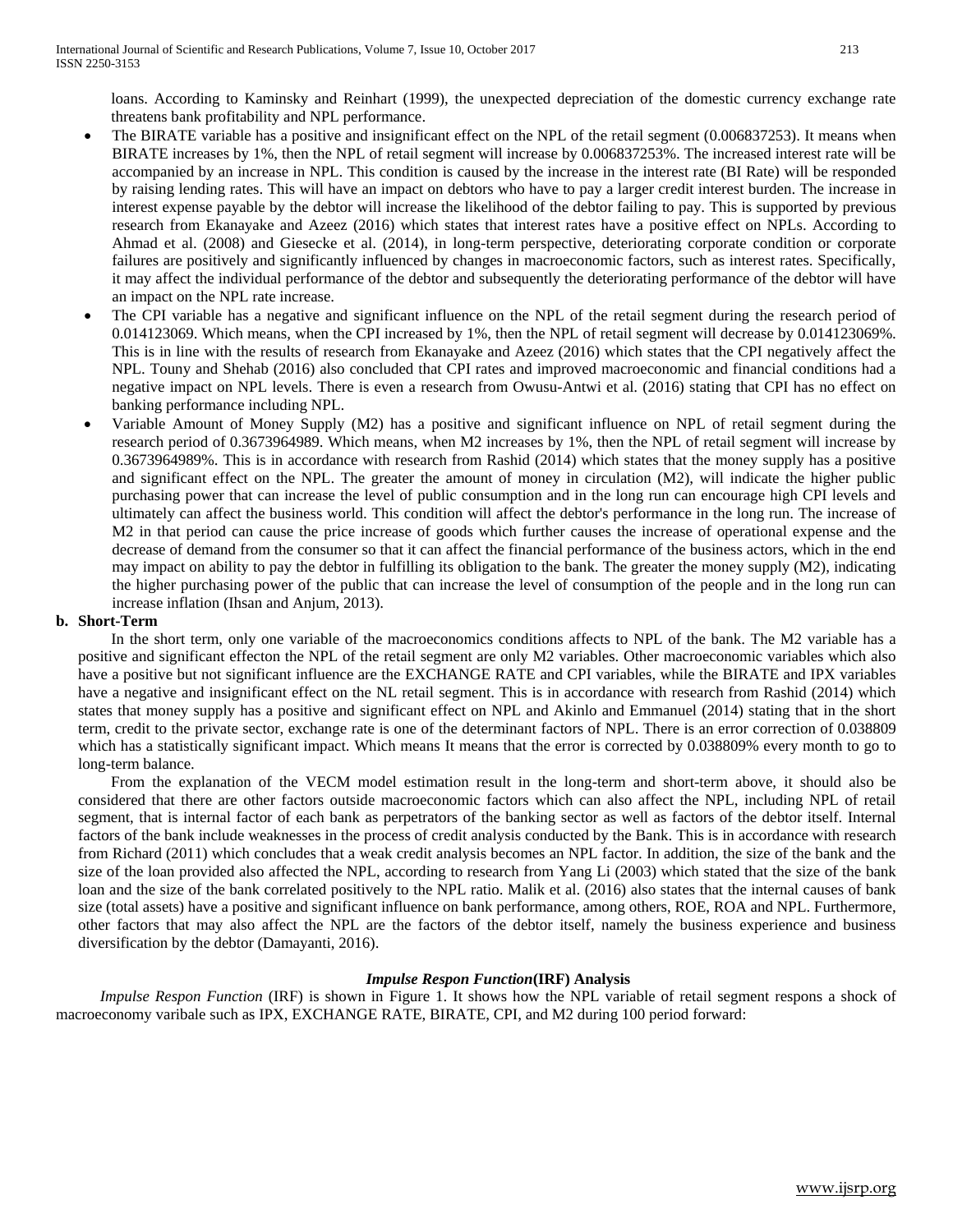

Figure1NPL of retail segment Response if IPX, EXCHANGE RATE, BIRATE, CPI M2 are impulse

Based on the results of impulse response in Figure 1can be explained that the negative NPL response is below the equilibrium point if the IPX variable is impulsed, the shock period until the 9<sup>th</sup> period and stable after the 9<sup>th</sup> period, the shock of 1 standard deviation impacts the NPL decrease of 0.02%. While the shocks that occur in EXCHANGE RATE variables responded positively by the NPL. Shock of 1 standard deviation impacted the NPL which decrease by 0.23% in the third period, then stabilized in the  $9<sup>th</sup> period.$  The shocks that occur in the BIRATE variable are responded negatively by the NPL. Shock of 1 standard deviation resulted in decrease of NPL equal to 0,02% only until  $14<sup>th</sup>$  period and the influence instantly rose (positive) of 0.03% after  $14<sup>th</sup>$  period, NPL stabilized to BIRATE variable shock after 14th period. The shocks that occur in the CPI variable are positively responded by the NPL. Shock of 1 standard deviation resulted in NPL increase of 0.05% in the 4<sup>th</sup> period, then decreased (negative) after the  $10^{th}$  period of 0.0018%. Meanwhile, NPLs respond positively to shocks that occur in variable M2. Shock of 1 standard deviation impacted the NPL increase by 0.14% in the  $9<sup>th</sup>$  period and started to stabilize after the  $10<sup>th</sup>$  period.

## *Forecasting Error Variance Decomposition* **(FEVD) Analysis**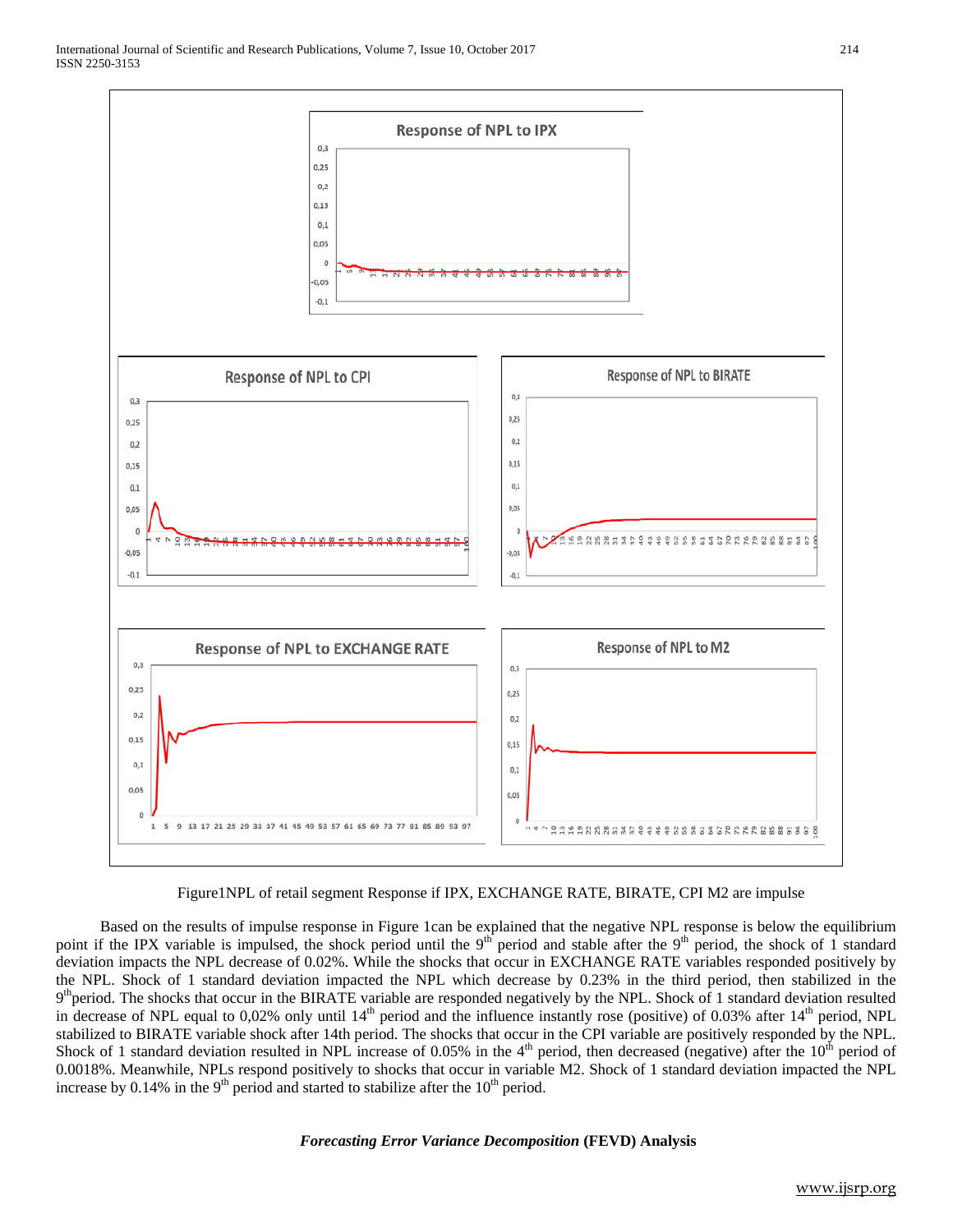An analysis of the dominant macroeconomic variables contributing to the change in NPL of the retail segment is by using the output of Forecasting Error Variance Decomposition (FEVD). An analysis based on FEVD will show the macroeconomic warizers that make up the largest contribution to the long-term NPL in the retail segment. The dynamic structure between variables in VAR can be seen through FEVD analysis, where the pattern of FEVD indicates the nature of multivariate causality among the variables in the VAR model. The sorting of variables in FEVD analysis is based on cholesky katorization. The following will present the results of the FEVD analysis of the NPL of the retail segment in Figure 2:



Figure2FEVD against NPL ofRetail Segment

Based on the variance decomposition results above, at the first period the variability and NPL value fluctuation can be explained on 100% by the NPL score itself, meanwhile the impact of other variable is not yet seen. The impact of other variable can be seen started in the second period, where EXCHANGE RATE give the most second fluctuation which reach 25% that is followed by M2 which reach 14%. IPX variable only give variability and fluctuation only 0.3% and BIRATE variable only gies variability and fluctuation around 0.4% whereas CPI variable only gives variability and fluctuation around 0.5%.

#### **Managerial Implications**

Based on the results of the discussion in the previous section, there are managerial implications that can be used by various parties in making decisions, among others useful as an early warning indicators if there is a shock to macroeconomic variables entered in the scope of this study. Managerial implications for banking practitioners as creditors who disburse credit is to anticipate macroeconomic factor changes in credit schemes to debtors, for example in the event of fluctuations in the rupiah exchange rate against the US dollar and according to the bank this may take a long time, the bank can reduce the portion of loan disbursement to debtors whose business field is directly related to export / import activities because it is directly related to the exchange rate of exchange which potentially causes losses in the foreign exchange transaction. Furthermore, the recommendation for debtors that most of the direct transactions relating to the exchange rate is by hedging mechanisms against transactions that could potentially disrupt cash flow or sources of business revenues, as well as seek other sources of funding other than banks to meet the funding requirements for operational sustainability business.

The next implication is in the form of recommendations to banking practitioners to be more stringent in monitoring the quality of their credit portfolios in the event of shocks to macroeconomic variables, especially shocks on the variable exchange rate. This is due to the exchange rate variable contribution in the contribution to NPL. Recommendations for regulators include the need for intensive coordination between Bank Indonesia (BI) and the Financial Services Authority (FSA) respectively as holders of monetary authority and supervision of the banking system in the event of or before economic shocks. The role of BI in maintaining the stability of monetary conditions and the role of OJK in supervising banks can be coordinated in order to keep the banking condition strong and stable. This becomes crucial given the potential for systemic risk arising during the disturbance of the banking system.

## **V. CONCLUSION AND RECOMMENDATIONS**

#### **Conclusion**

It can be concluded that there is a relationship between macroeconomic variables changes with NPL of segment retail. The NPL level of the retail segment may be affected by changes in macroeconomic factors or variables such as IPX, Exchange Rate, BI Rate, CPI, and Total Money Supply (M2). These macroeconomic variables have an effect on NPL of retail segment in the short and long term. In the short term macroeconomic variables that have a positive and significant influence on NPL of retail segment only variable Money Supply (M2). In the long term, macroeconomic variables that have positive and significant influence are the variables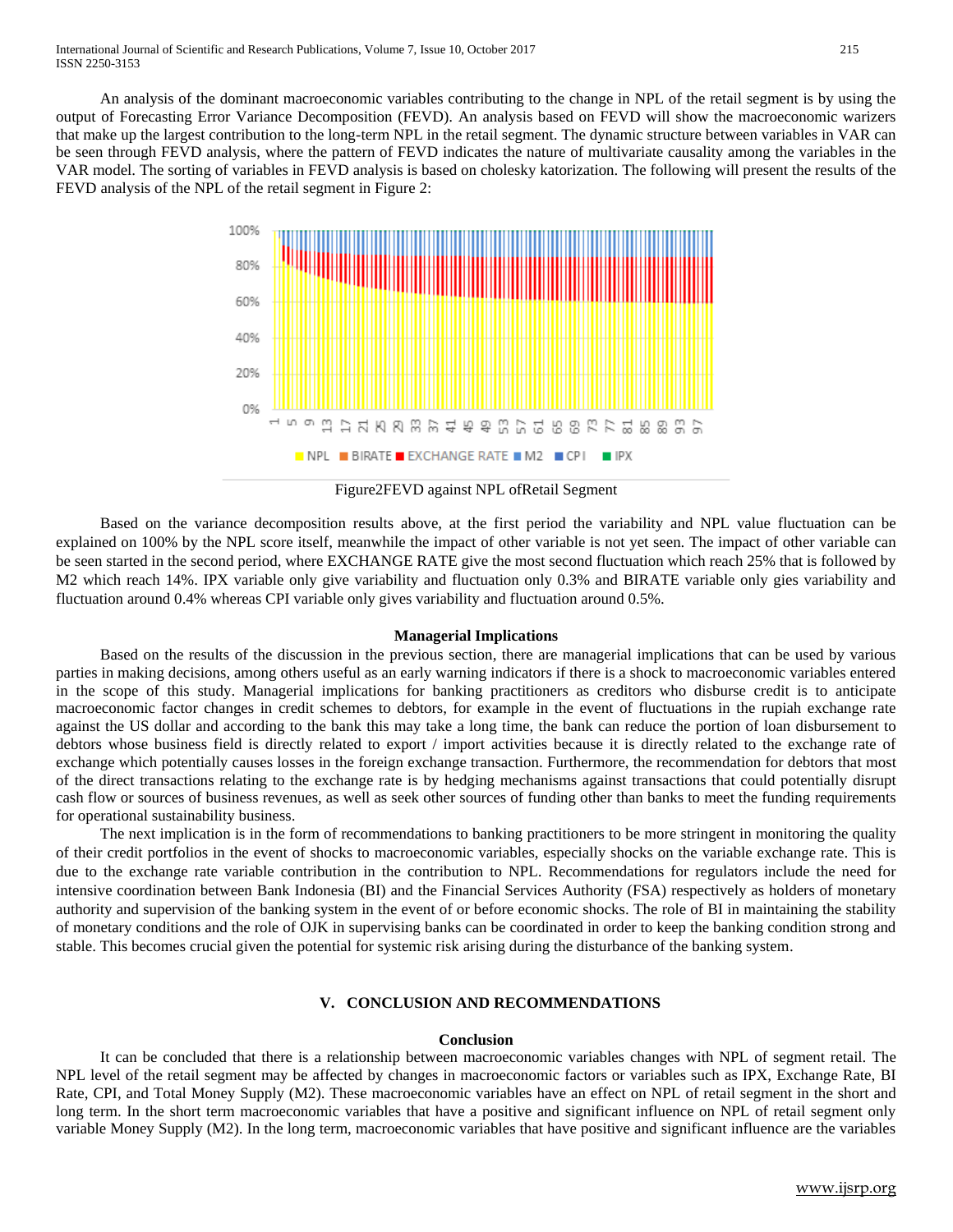of Exchange Rate and the Money Supply (M2), the BI Rate variable also has a positive but not significant influence. Meanwhile, the macroeconomic variables that have a negative and significant influence are the IPX and CPI variables. In the long term, the macroeconomic variables that most influence the NPL of retail segment are the Exchange Rate variables. From the results of Impulse Response Function (IRF) analysis performed, the shock on the IPX variable will affect other macroeconomic factors in the longer term. Furthermore, the macroeconomic variables that provide the greatest contribution to the change of NPL of retail segment are the variables of exchange rate and the money supply (M2), while other variables such as IPX, BI Rate and CPI are the least variable of contribution to the change of NPL of retail segment.

#### **Recommendations**

Suggestions that can be given related to the result of this research is mainly for banksin order to give credit which always can consider the change of condition macroeconomic condition and bank expected to actively and aware to macroeconomic situation development so that macroeconomic changes can be identified earlier and can be anticipated the effect of such changes on the performance of banks, especially the NPL level. Furthermore, the suggestions that can be given related to the next research development is in addition to macroeconomic factors, it is also necessary to consider the condition of bank internal factors such as human resources, infrastructure, risk management undertaken, internal regulations etc. as other factors that can affect NPL in addition to internal factors of the debtor itself. In addition, the scope of research can be extended to all banks that have loan portfolios to small businesses, both conventional banks and sharia banks and so that further research is expected to enrich the study of the dynamics of changes in banking conditions to changes in economic conditions.

### **REFERENCES**

- Ahmad H, Daud SNM, Mazlan AR, Marzuki A. 2008. *Macroeconomic Determinants of Corporate Failure in Malaysia.* International Journal of Business and Management 3(3):3-10
- Akinlo, Olayinka, Mofoluwaso Emmanuel. 2014. *Determinants of Non-Performing Loans in Nigeria.* Accounting & Taxation Journal 6(2): 21-28
- Bank Indonesia. (diakses melalui http//:www.bi.go.id.)
- Bank XYZ. (diakses melalui http//:www.XYZ.co.id)
- Case, Karl E, Ray C. Fair. *Principles of Economics – Fifth Edition* (Edisi Bahasa Indonesia). Jakarta : PT Prenhallindo.
- Damayanti, Kania. 2015. Analisa Faktor Yang Mempengaruhi Non Performing Loan Pada Bank BNI Sentra Kredit Kecil "X". [Tesis]. Bandung : Universitas Padjadjaran
- Ekanayake E.M.N.N, Azeez A.A. 2015. *Determinants of Non-Performing Loans In Licensed Comercial Banks : Evidence From Srilanka.* Journal of Asian Economic and Financial Review5(6):868-882
- Giesecke K, Longstaff FA, Schaefer S, Strebulaev IA. 2014. *Macroeconomic Effects of Corporate Default Crisis : A Long-term Perspective.* Journal of Financial Economic111(14):297-310
- Ihsan I, Anjum S. 2013. *Impact of Money Supply (M2) on GDP of Pakistan.* Global Journal of Management and Business Research Finance 13(6):1-8
- Kaminsky, Graciela L, Carmen M. Reinhart.1999. *The Twin Crises : The Causes of Banking and Balance-Of-Payments Problems*. The American Economic Review 89(3): 473-500
- Kasri RA, Kassim S. 2009. *Empirical Determinants of Saving In The Islamic Banks : evidence from Indonesia*. JKAU : Islamic Econ. 22(2):181-201.
- Lipsey, Richard G, Paul N. Courant, Douglas D. Purvis, Peter O. Steiner. 1993. *Economics -10th ed.* (Edisi Bahasa Indonesia Jilid 1). Jakarta : PT Binarupa Aksara.
- Makri, Vasiliki , Athanasios Tsagkanos, Athanasios Bellas. 2014. *Determinants of Non-Performing Loans ; The Case of Eurozone.*  Panoeconomicus Journal2(3):193-206
- Malik, Robina , Sajjad Ahmed Baig, Zaheer Abbas, Muhammad Zia-ur-Rehman. 2015. *Bank Peculiar, Macroeconomic Causes and Profitablity of Banks : An Evidence from Pakistan.* International Journal of Information, Business and Management7(4):14-  $27$
- Mankiw, G.N. 2012. *Principles of Economics.* Pengantar Ekonomi Makro Edisi Asia Volume 2. Jakarta : Salemba Empat
- Messai , Ahlem Selma, Fathi Jounini. 2013. *Micro and Macro Determinants of Non-performing Loans.* International Journal of Economics and Financial Issues 3(4):852-860
- Owusu-Antwi, George, Lord Mensah, Margret Crabble & James Antwi. 2015. *Determinants of Bank Performance in Ghana, the Economic Value Added (EVA) Approach.* International Journal of Economics and Finance7(1):203-215

Peraturan Bank Indonesia (PBI) No. 14/15/PBI/2012 tanggal 24 Oktober 2012 tentang Penilaian Kualitas Aset Bank Umum

- Richard, Evelyn. 2011. *Factors That Cause Non-Performing Loans in Commercial Banks in Tanzania and Strategies to Resolve Them.* Journal of Management Policy and Practice 12(7):50-58
- Salvatore, Dominick. 2008. *Theory and Problem of Micro Economic Theory 3rd Edition.*Alih Bahasa oleh Rudi Sitompul. Jakarta : Erlangga.